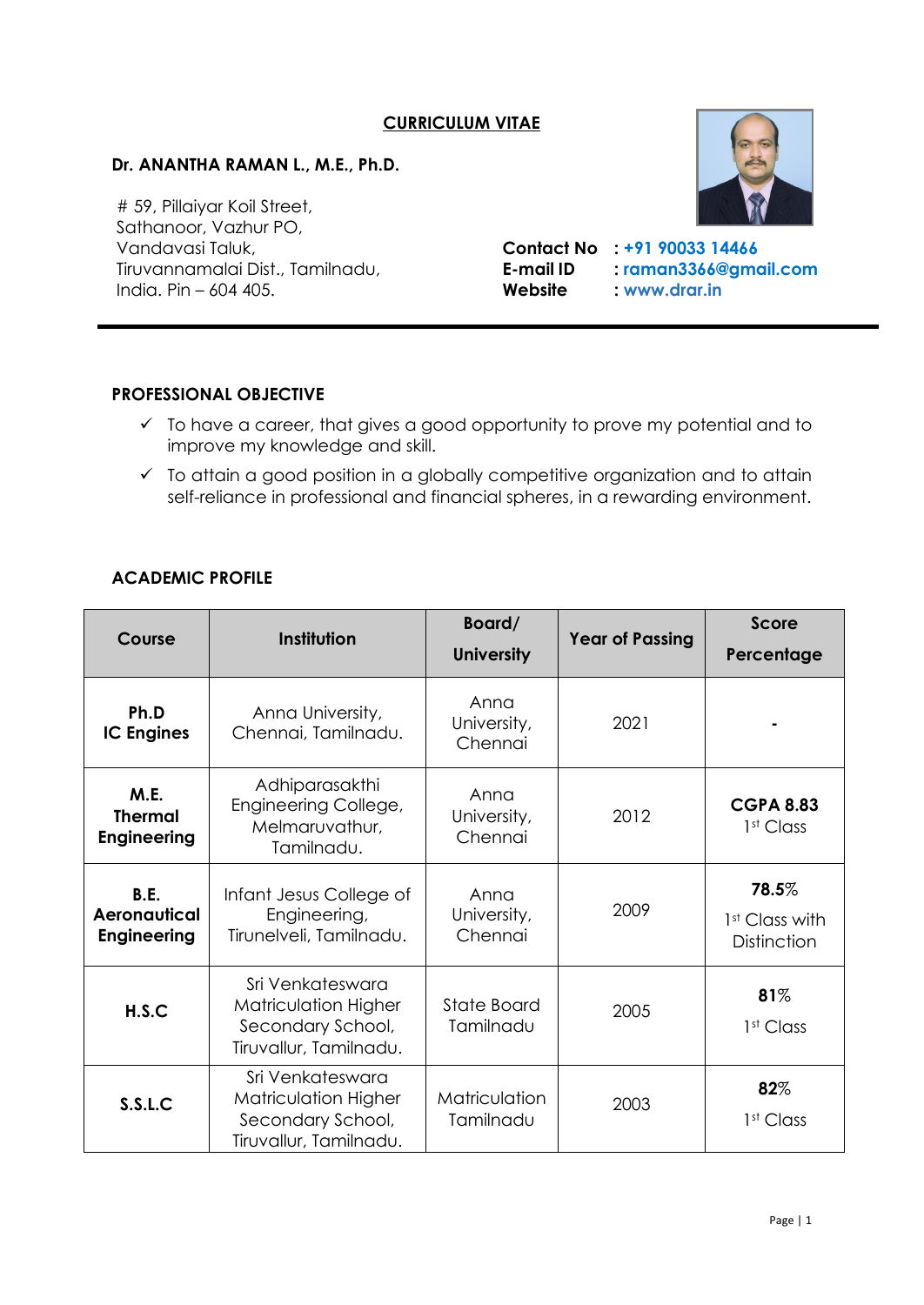## **PUBLICATIONS**

Total Publications: International Journals: **18** | National Journals: **02.** SCI: **3** | SCOPUS: **6** | UGC / Google Scholar: **11.** SCOPUS h-index: **3** | Google Scholar h-index: **5** | Total Citations: **164.**

## **INTERNATIONAL JOURNALS**

### *Web of Science / SCI:*

Anantha Raman Lakshmipathi, "Experimental investigation on performance, combustion and emission analysis of a direct injection diesel engine fuelled with rapeseed oil biodiesel", Fuel – Elsevier, Vol. 246, PP: 69-74, 2019, doi.org/10.1016/j.fuel.2019.02.106. (Impact Factor: 6.609)

Anantha Raman Lakshmipathi, "Study on Performance and Emission Characteristics of a Single Cylinder Diesel Engine using Exhaust Gas Recirculation", Thermal Science, Vol. 21, Supplement 02, PP: S435-S441, 2017, ISSN 2334-7163. (Impact Factor: 1.625)

Anantha Raman, "Performance and emission characteristics of low heat rejection diesel engine fuelled with rice bran oil biodiesel", Advanced Materials Research, Vol. 768, Pg. 245-249, 2013, doi: 10.4028/www.scientific.net/AMR.768.245. (Impact Factor: 1.414)

## *SCOPUS:*

Anantha Raman Lakshmipathi, "A review on recent trends in the microbial production of biodiesel", AIP Conference Proceedings, Vol. 2396, PP: 020007-1 – 020007-15, 2021, doi:10.1063/5.0066418. (Impact Factor: 0.4)

Anantha Raman Lakshmipathi, "Investigation and Optimization of Machining Parameters Influence on Surface Roughness in Turning AISI 4340 Steel", FME Transactions, Vol. 48, No. 2, PP: 383-390, 2020, doi:10.5937/fme2002383B. (Impact Factor: 1.77)

Anantha Raman Lakshmipathi, "An Optimization of Micro-Drilling Parameters in Carbon Fiber Reinforced Polymer Using Grey Relation Analysis", International Journal of Mechanical and Production Engineering Research and Development (IJMPERD), Vol. 9, PP: 111-116, 2019, ISSN(P): 2249–6890; ISSN(E): 2249–8001.

Anantha Raman Lakshmipathi, "Experimentation and Comparative Study of E6013 and E7018 Weldments using Shielded Metal Arc Welding", International Journal of Mechanical and Production Engineering Research and Development (IJMPERD), Vol. 8, Issue 8, PP: 169-174, 2018, ISSN(E): 2249-8001.

Anantha Raman, "Quantified Aerodynamics for Flapping Wings", TSEST Transaction on Control and Mechanical Systems, Vol. 1 No:8, Pg. 335-338, Dec 2012, ISSN: 2345- 234X.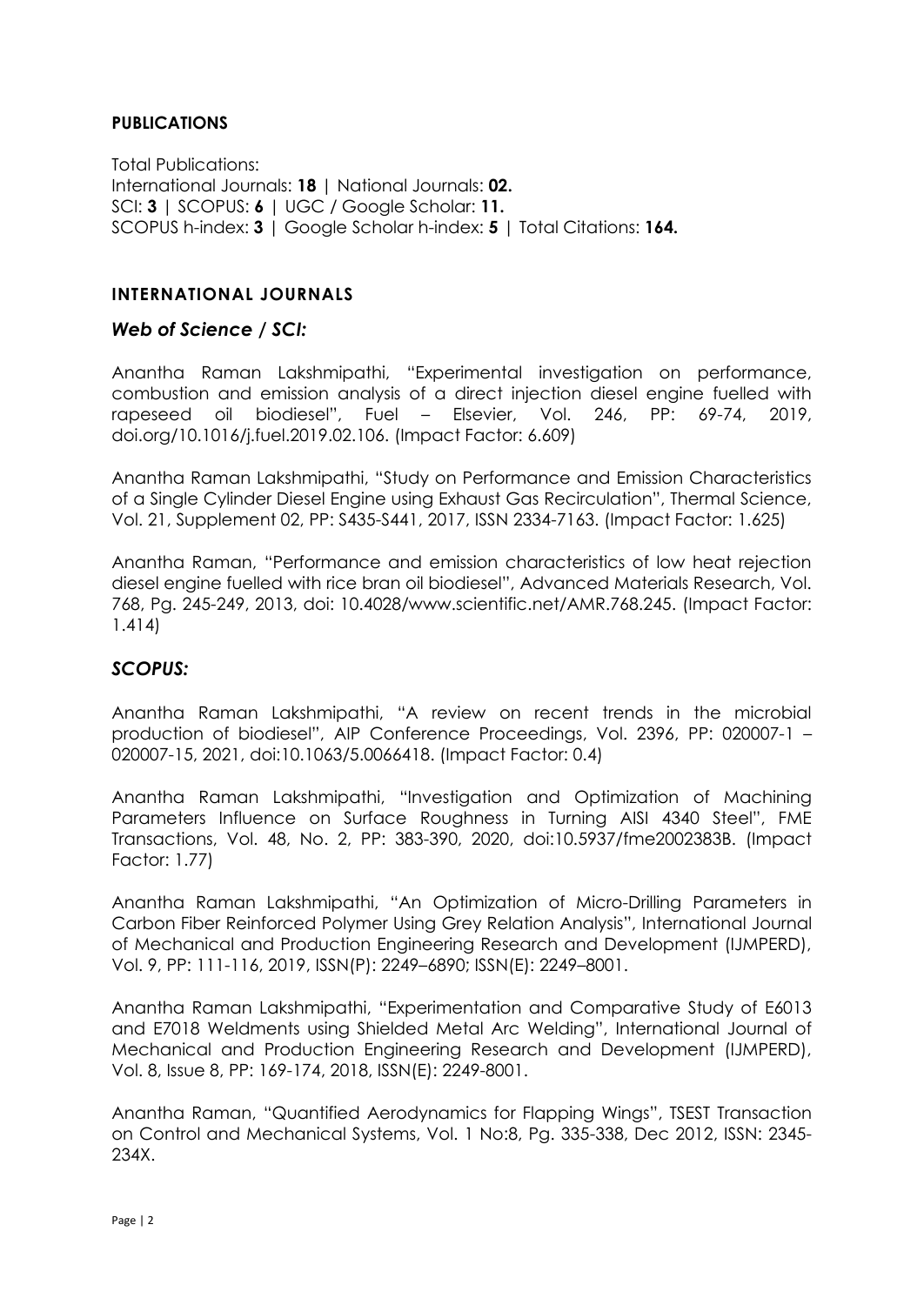Anantha Raman, "The Effect of Preheated Crude Palm Oil on Performance and Emission Characteristics of a Compression Ignition Engine", Applied Mechanics and Materials, Vol. 110-116, Pg. 142-147, Oct 2011, doi: 10.4028/www.scientific.net/AMM.110-116.142. (Impact Factor: 0.112)

## *UGC / Google Scholar:*

Anantha Raman, "Preparation of Paper Nanomaterials in Aviation Field", Transactions on Innovations in Science and Technology, Vol. 02, Issue 01, PP: 125-127, May 2017, EISSN 2456-5075.

Anantha Raman, "Case Study of GTRE GTX 35-VS Kaveri", Transactions on Innovations in Science and Technology, Vol. 02, Issue 01, PP: 107-109, May 2017, EISSN 2456-5075.

Anantha Raman, "Thrust Augmentation Methods in Turbojet Engines – A Case Study", Transactions on Innovations in Science and Technology, Vol. 02, Issue 01, PP: 19-23, May 2017, EISSN 2456-5075.

Anantha Raman, "Study of Wing Properties with Winglets", Transactions on Innovations in Science and Technology, Vol. 02, Issue 01, PP: 14-18, May 2017, EISSN 2456-5075.

Anantha Raman, "Comparative Study of ICBMS (AGNI 5 and DONG FENG 31)", Transactions on Innovations in Science and Technology, Vol. 02, Issue 01, PP: 01-05, May 2017, EISSN 2456-5075.

Anantha Raman, "Proposal for an Interplanetary CubeSat Data Relay Constellation", Journal of Advanced Engineering Research, Vol. 04, Issue 01, PP: 51- 58, May 2017, EISSN 2393-8447.

Anantha Raman, "Catalytic Converter for Ozone Decomposition in Aircraft Cabins", Journal of Advanced Engineering Research, Vol. 03, Issue 01, PP: 33-39, Jun 2016, EISSN 2393-8447.

Anantha Raman, "Methods for Reducing Aerodynamic Drag in Vehicles and thus Acquiring Fuel Economy", Journal of Advanced Engineering Research, Vol. 03, Issue 01, PP: 26-32, Jun 2016, EISSN 2393-8447.

Anantha Raman, "Effect of Thermal Barrier Coating on Performance and Emission Characteristics of a Diesel Engine", International Journal of Advanced Engineering Technology, Vol. VII, Issue I, PP: 851-853, Jan-March 2016, EISSN 0976 – 3945.

Anantha Raman, "CFD Modelling and Experimental Measurement of Fluid Flow Characteristics, Swirl Motion, Tumble Motion in Compression Ignition Engines – A Review", Journal of Research Innovations in Engineering and Technology, PP: 16-24, July – December 2015, ISSN (Print) 2321 – 6603.

Anantha Raman, "Rice bran oil biodiesel: an alternate fuel for CI engine", Indian journal of engineering, 4(10), PP: 28-30, Aug, 2013, ISSN 2319 – 7757, EISSN 2319 – 7765.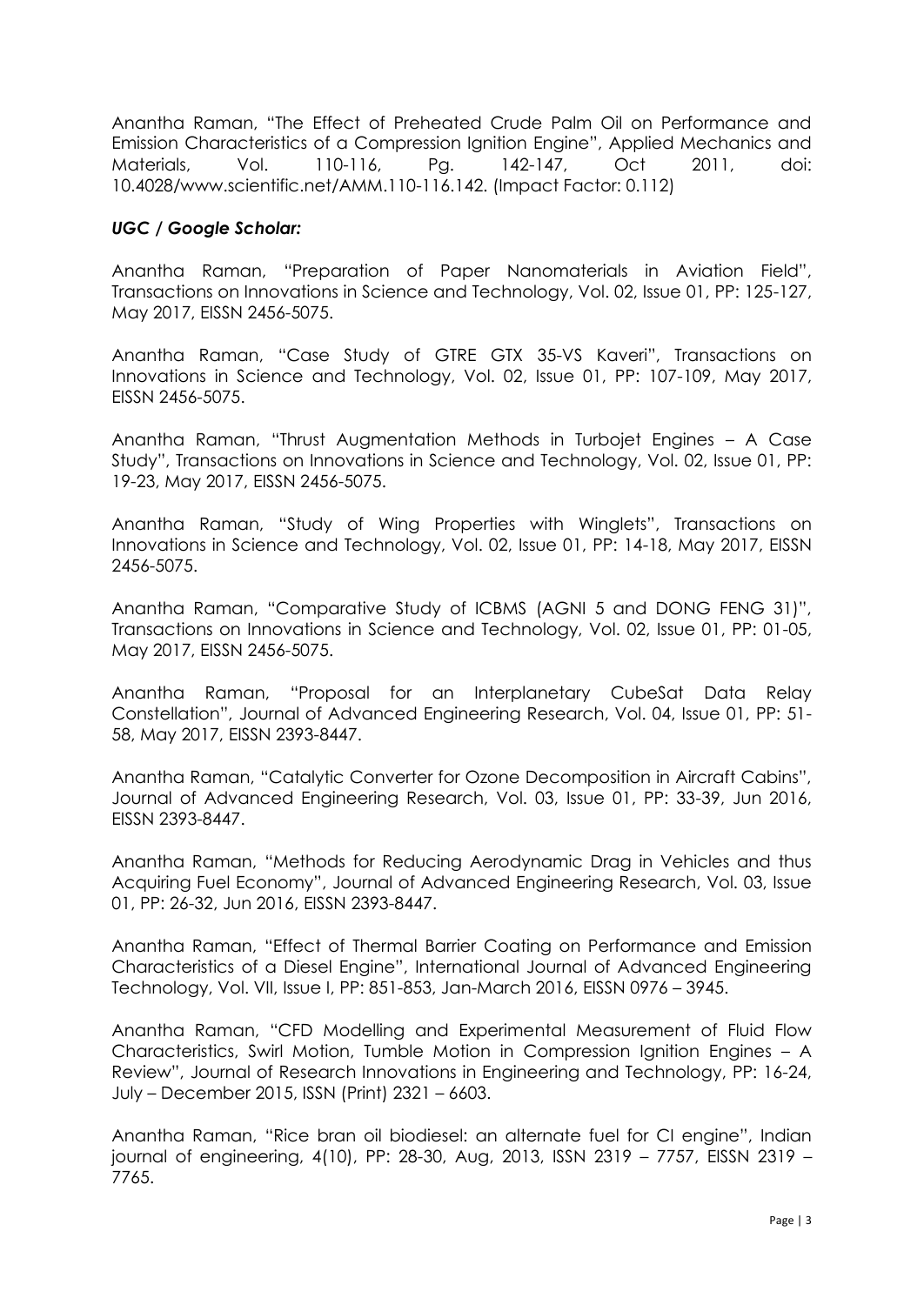## **CONFERENCES**

International Conferences: **11 |** National Conferences: **01**

#### *INTERNATIONAL CONFERENCES*

Anantha Raman, "A review on recent trends in the microbial production of biodiesel", International Conference on Energy & Environment, (ICEE-2021), April 09- 10, 2021, JECC, Trichur, Kerala, Proceedings Page no: 271.

Anantha Raman Lakshmipathi, "Design and Analysis of Wind Box Segment in Travelling Grate Stoker Boiler Using CFD", International Conference on Advancements in Mechanical Engineering, ICAME 2019, JEC Thrissur, April 2019.

Anantha Raman Lakshmipathi, "Investigation and Optimization of Machining Parameters Influence on Surface Roughness in Turning AISI 4340 Steel", International Conference on Recent Developments in Mechanical Engineering, ICRDME 2019, SAEC Chennai, March 2019.

Anantha Raman Lakshmipathi, "Experimentation and Comparative Study of E6013 And E7018 Weldments Using Shielded Metal Arc Welding", International Conference on Automobile, Marine and Mechanical Engineering, ICAMME 2018, SVCE Chennai, May 2018.

Anantha Raman, "Experimental Investigation on Performance, Combustion and Emission Analysis of a Direct Injection Diesel Engine fuelled with Rapeseed Oil Biodiesel", International Conference on Energy and Environment: Global Challenges, ICEE 2018, NIT Calicut, March 2018.

Anantha Raman, "Study on Performance and Emission Characteristics of a Single Cylinder Diesel Engine Using Exhaust Gas Recirculation", International Conference on Renewable and Sustainable Energy, ICRSE2017, April 2017.

Anantha Raman, "Performance, Combustion and Emission Analysis of a Compression Ignition Engine Using Rapeseed Oil Bio-Diesel", International Conference on Renewable and Sustainable Energy, ICRSE2017, April 2017.

Anantha Raman, "Effective Utilization of Shell Scripts for Scheduled Failsafe File and Database Backups in Linux-based Web Servers", International Conference on Recent Innovations in Science and Technology, RIST 2017, 25<sup>th</sup> March 2017.

Anantha Raman, "Performance and emission characteristics of a low heat rejection diesel engine fueled with rapeseed oil biodiesel", International Conference on Recent Innovations in Science and Technology, RIST 2017, 25<sup>th</sup> March 2017.

Anantha Raman, "Investigation of rice bran oil biodiesel as fuel in a compression ignition engine", Energy Efficient Technologies for Sustainability (ICEETS), 2013 International Conference, pp.326-328, 10-12 April 2013, doi: 10.1109/ICEETS.2013.6533403.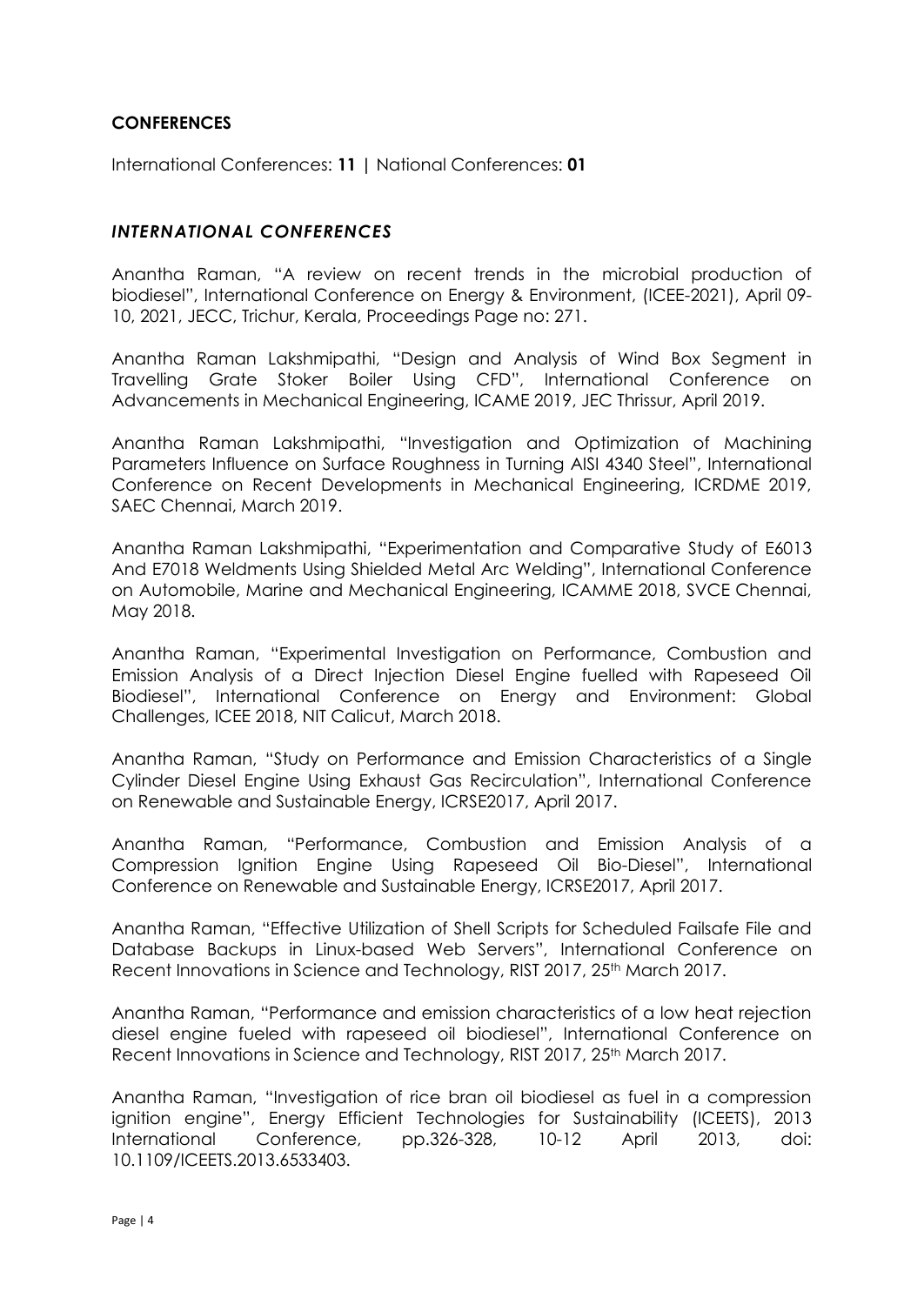Anantha Raman, "Evaluation of 2-Ethoxy Ethyl Acetate as a Blend Component for Diesel in CI Engine", International Conference on Advances in Engineering and Technology, (ICAET-2011), May 27-28, 2011, CiiT Catalog Number: 11-05-0006, ISBN Number: 978-1-4507-6433-9.

## *NATIONAL CONFERENCES (INDIA)*

Anantha Raman, "Performance, combustion and emission analysis of a compression ignition engine using rapeseed oil biodiesel", National Conference on Waste to Energy, Carbon Capture and Storage, NCWECCS 2017, August 2017.

## **PATENTS**

Patents Filed: **3** | Patents Published: **2** | Patents Granted: **1.**

Title of Invention: **A CONSTRUCTION SITE SUPERVISION SYSTEM BASED ON INTERNET OF THINGS AND BLOCK CHAIN**; Dokumenten Referenz-Nr. (DRN): 2022022211203800DE; Patent No.: 20 2022 100 981; Grant Date: 07/03/2022; Role: Applicant & Reviewer; Published in: Deutsches Patent- und Markenamt.

Title of Invention: **EDM ELECTROLYTE WITH BIODEGRABABLE OIL AND NANO PARTICLE FOR HASTE ALLOY**; Application No: 201941042244 A; Publication Date: 01/11/2019; Role: Inventor; Published in: The Patent Office Journal (India) no: 44/2019 Dated 01/11/2019.

Title of Invention: **SMART BIO – TRANSESTERIFICATION PROCESS FOR BIODIESEL EXTRACTION**; Application No: 201941026612 A; Publication Date: 02/08/2019; Role: Applicant & Inventor; Published in: The Patent Office Journal (India) no: 31/2019 Dated 02/08/2019.

#### **PHD RESEARCH**

- ➢ **THESIS TITLE:** Experimental Investigation of Rapeseed Oil Biodiesel on Low Heat Rejection Exhaust Gas Recirculated Diesel Engine.
- ➢ **RESEARCH DOMAIN:** Mechanical Engineering > Internal Combustion Engines > Alternate Fuels > Engine Modifications.
- ➢ **RESEARCH DURATION:** Course Work (Jan 2014 Dec 2014), Experimental Work (Jan 2015 – Dec 2018), Thesis Evaluation (Jan 2019 – Dec 2020), Viva & Post Completion Formalities (Jan 2021 – Nov 2021).
- ➢ **SUPERVISOR:** Dr. S. Rajakumar, Assistant Professor, Department of Mechanical Engineering, Regional Office of Anna University, Tirunelveli, Tamilnadu.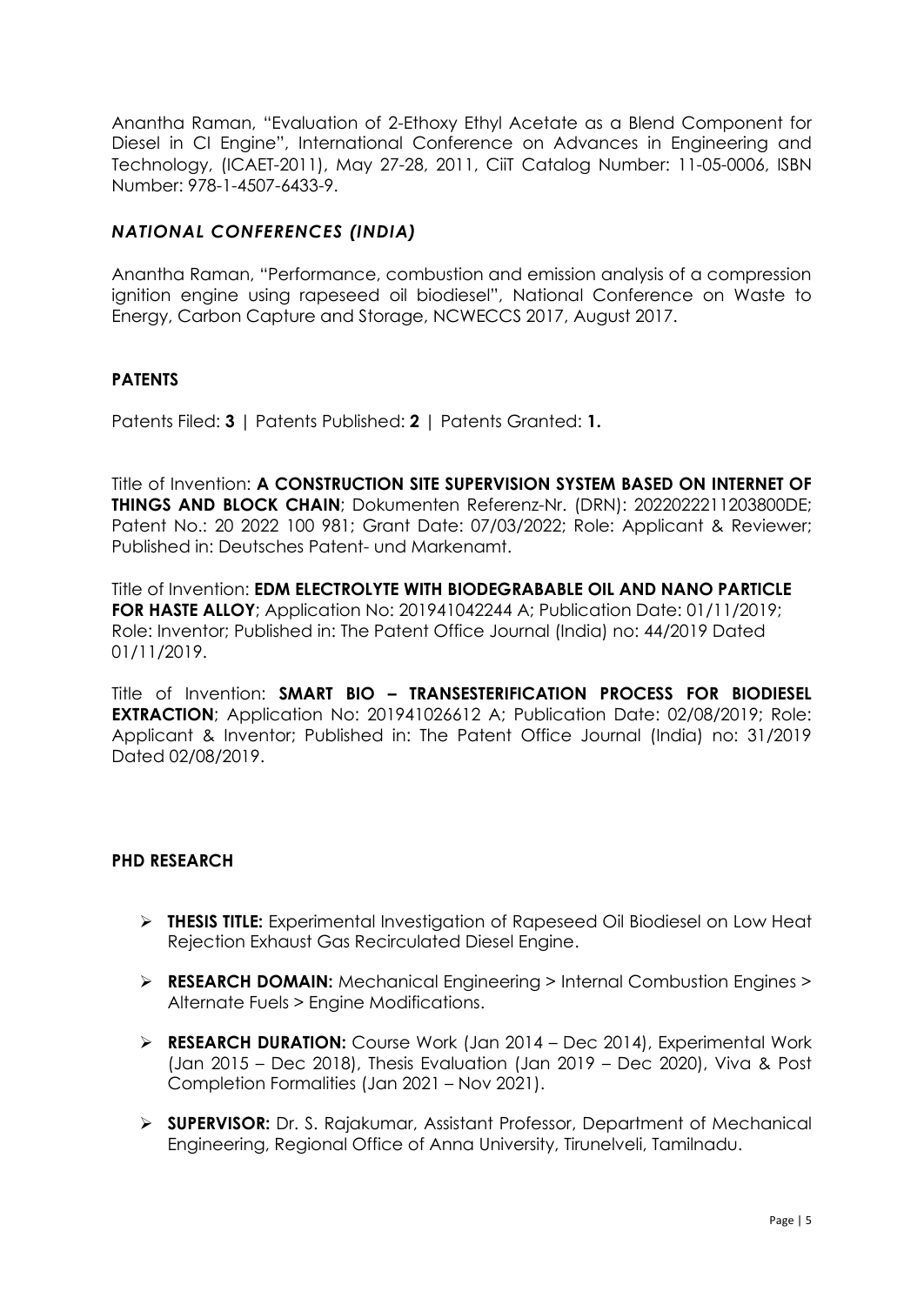## **SOFTWARE PROFICIENCY**

➢ **Modeling & Analysis Software:** AutoCAD, CATIA, CREO, ANSYS, Open FOAM, Minitab, and MATLAB.

#### **CODING & PROGRAMMING SKILLS**

- ➢ Significant knowledge with 10+ years of experience in web application design, development & hosting.
- ➢ Proficient in Fronend languanges like HTML, HTML5, CSS & CSS3.
- ➢ Proficient in Backend languages like PHP, C# & JS.
- ➢ Significant knowledge in database management with skills and experience in Mysql, PostgreSQL & MariaDB.
- ➢ Substantial skill & experience in web server setup & management operated with Linux operating systems, Apache / Nginx reverse proxy applications.
- ➢ Extensive knowledge in handling public cloud infrastructures like Amazon AWS, Google Cloud, IBM Cloud & Microsoft Azure.
- ➢ Public cloud work areas expertise in Elastic Compute Cloud (EC2), Simple Email Service (SES), Cloud Watch & Simple Notification Service (SNS), Simple Storage Service (S3), Virtual Machine (VM), Snapshots, Images / AMI, Cloud Storage Buckets, Load Balancing, Cloud DNS & Networking.
- ➢ Developed & hosted more than 100 websites / web applications / ERP softwares / CRM softwares / CMS web applications in the cloud.
- ➢ Worked as design / technical on 15+ international conferences organized by various institutions to support website, article submission system, digital marketing, design & application development processes.

#### **PROFESSIONAL MEMBERSHIPS**

- ➢ Professional Member of "**International Association of Engineers**" (IAENG), Membership ID No: 235454.
- ➢ Professional Member of "**Institute of Research Engineers and Doctors**" (theIRED), Membership ID No: AM101000583493.
- ➢ Professional Member of **"Institute for Engineering Research and Publication"**  (IFERP), Membership ID No: PMIN35749801.
- ➢ Professional Member of **"Institute for Science, Engineering & Technology Research"** (ISET RESEARCH), Membership ID No: 2021040062.
- ➢ Professional Member of **"Experts of Academic Excellence Research Centre"** (EAE).
- ➢ Associate Member of **"Research and Scientific Innovation Society"** (RSIS), Membership ID No: RSIS-MB1118-988.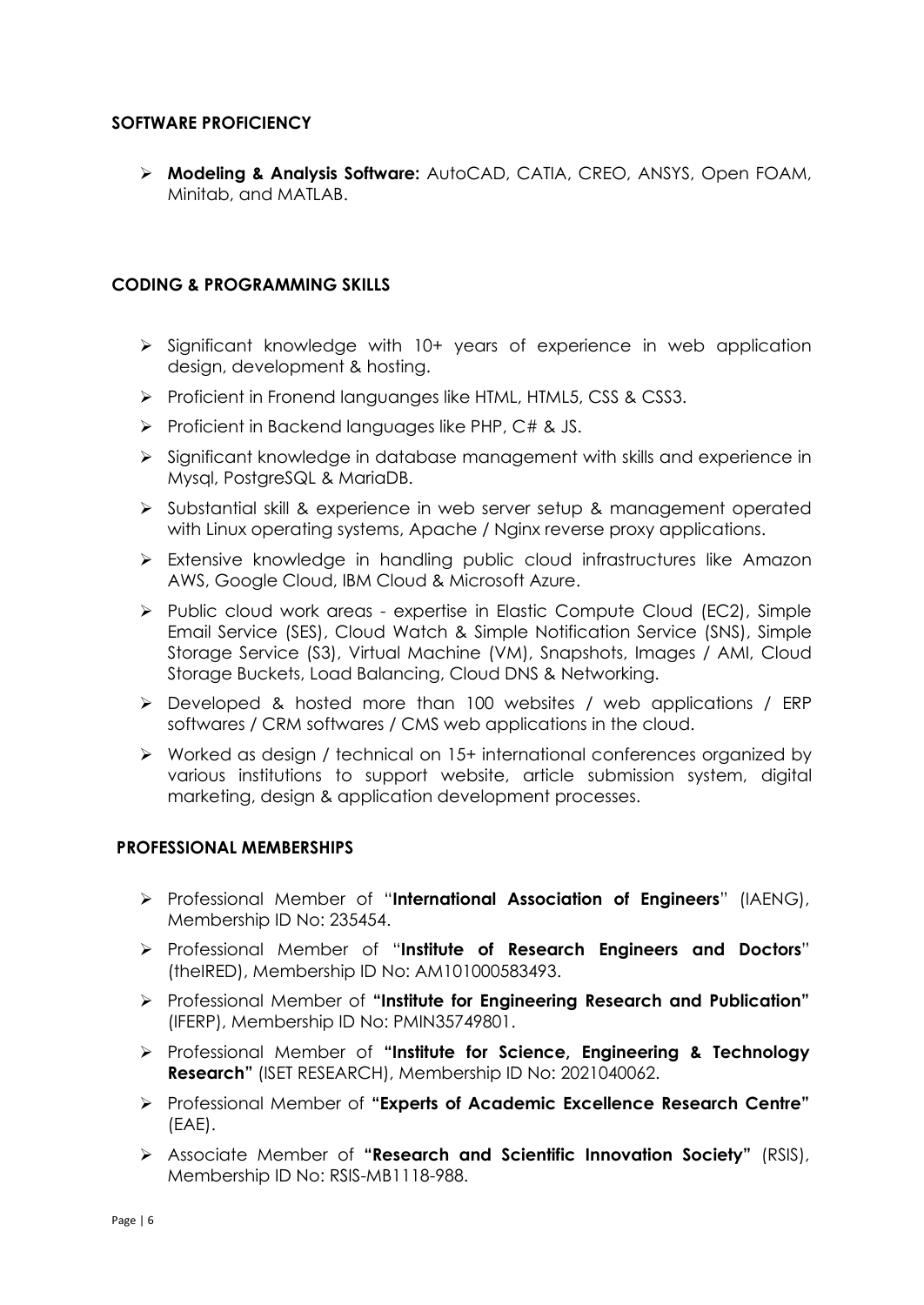➢ Associate Member of **"International Scoiety for Development & Sustainability"** (ISDS), Membership ID No: CAKEE4LRFVxX86xx8eWF.

## **AREAS OF EXPERTISE**

- ➢ **ACADEMICS:** Thermodynamics, Thermal Engineering I & II, Heat & Mass Transfer, Gas Dynamics & Jet Propulsion, Automobile Engineering, Power Plant Engineering, Advanced IC Engines, Fluid Mechanics, Refrigeration & Air Conditioning, Aerodynamics, Computational Fluid Dynamics.
- ➢ **RESEARCH:** IC Engines, Refrigeration, Solar PV & Thermal, Biofuels, Heat Transfer, Computational Fluid Dynamics.

# **ACCOLADES**

- ➢ Received "**Best Paper Award**" from S.A. Engineering College, for publishing a research paper in Fuel-Elsevier Journal with Impact Factor: 5.05, March 2019.
- ➢ Received "**Best Paper Award**" from the International Conference on Automobile, Marine and Mechanical Engineering, ICAMME 2018, SVCE Chennai, May 2018.
- ➢ Received "**Best Paper Award**" from TRANSIST ONLINE for the paper submitted and presented in International Conference on Recent Innovations in Science and Technology, held on March 2017.
- ➢ Received "**Best Teacher Award**" from Rajadhani Institute of Engineering and Technology, Attingal during Teachers Day celebration, September 2016.
- ➢ Contributed as "**Designer and Editorial Assistant**" for the National Conference on **"Advances in Mechanical Engineering", NME '2015** conducted by Department of Mechanical Engineering, Regional Office of Anna University, Tirunelveli Region, Tirunelveli.
- ➢ Contributed as "**Convenor**" for the National Level Symposium "Aviopex '14" conducted by Department of Aeronautical Engineering, Infant Jesus College of Engineering, Tirunelveli.
- ➢ Awarded "**Gold Medal**" for highest **CGPA** on the Institution for the batch of 2012 by Adhiparasakthi Engineering College, Melmaruvathur.
- ➢ Contributed as "**Designer and Editorial Assistant**" for the National Level Technical Conference on **"Recent Research in Mechanical Engineering", RRME '12** conducted by Department of Mechanical Engineering, Adhiparasakthi Engineering College, Melmaruvathur.
- ➢ Contributed as "**Designer and Editorial Assistant**" for the National Level Technical Conference on **"Recent Research in Mechanical Engineering", RRME '11** conducted by Department of Mechanical Engineering, Adhiparasakthi Engineering College, Melmaruvathur.
- ➢ Awarded **"Best Outgoing Student of Aeronautical Department"** for the batch 2005-2009 by Infant Jesus College of Engineering, Tirunelveli.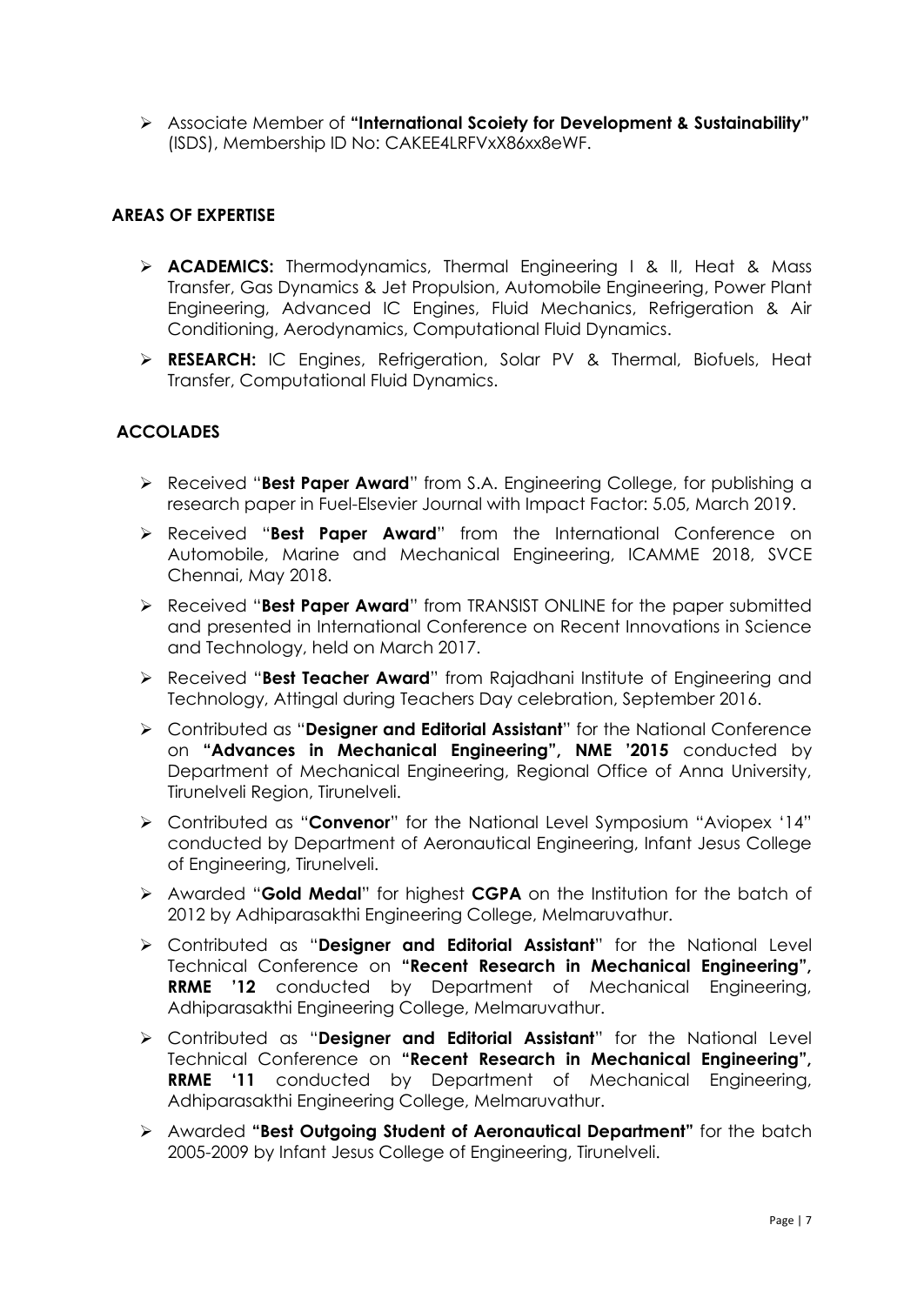➢ Contributed as "**Designer and Coordinator**" for the National Level Technical Symposium and Expo on "**Aviopex '09**" conducted by Department of Aeronautical Engineering, Infant Jesus College of Engineering, Tirunelveli.

## **WORK EXPERIENCE**

- ➢ Presently working as **Assistant Professor** in Mechanical Department at **Madanapalle Institute of Technology & Science**, Madanapalle from Febraury 2022 onwards (0 Years 0 Months). (C: 10 Years 10 Months)
- ➢ Worked as **Assistant Professor** in Mechanical Department at **S.A. Engineering College**, Chennai from **December 2017 – February 2022** (4 Years 3 Months). (C: 10 Years 10 Months)
- ➢ Worked as **Assistant Professor** in Mechanical Department at **Sree Sastha Institute of Engineering and Technology**, Chennai from **June 2017 – December 2017** (7 Months). (C: 6 Years 7 Months)
- ➢ Worked as **Assistant Professor** in Mechanical Department at **Satyam College of Engineering and Technology**, Nagercoil from **June 2015 – May 2017** (2 Years). (C: 6 Years)
- ➢ Worked as **Teaching Fellow** in Mechanical Department at **Regional Centre of Anna University,** Tirunelveli from **August 2014 – May 2015** (9 Months). (C: 4 Years)
- ➢ Worked as **Project Assistant** in Fabrication Division at **Pantech ProEd,** Tirunelveli from **May 2014 – August 2014** (3 Months). (C: 3 Years 3 Months)
- ➢ Worked as **Assistant Professor** in Aeronautical Department at **Infant Jesus College of Engineering**, Tirunelveli during the year **June 2012 – May 2014** (2 Years). (C: 3 Years)
- ➢ Worked as **Lecturer** in Aeronautical Department at **Infant Jesus College of Engineering**, Tirunelveli during the year **June 2009 – May 2010** (1 Year). (C: 1 Year)

Total Experience: **10 Years & 10 Months**

## **PAST ACADEMIC / INSTITUTIONAL ROLES & RESPONSIBILITIES**

- ➢ Acted as class advisor for 5 batches of students.
- ➢ Worked as Exam Cell Cordinator for Mechanical Engineering Department for 3 years.
- ➢ Worked as IQAC coordinator for institution for 2 years.
- ➢ Worked as Developer & IT admin to manage Google Workspace, Microsoft Office 365, Institution Website, Institution social media pages (Facebook, Instgarm & YouTube), Live streaming all college level events on YouTube etc.,
- ➢ Worked as criteria head for NBA criteria 1,3 & 4.
- ➢ Acted as lab incharge for Thermal Engineering laboratory for 3 years.